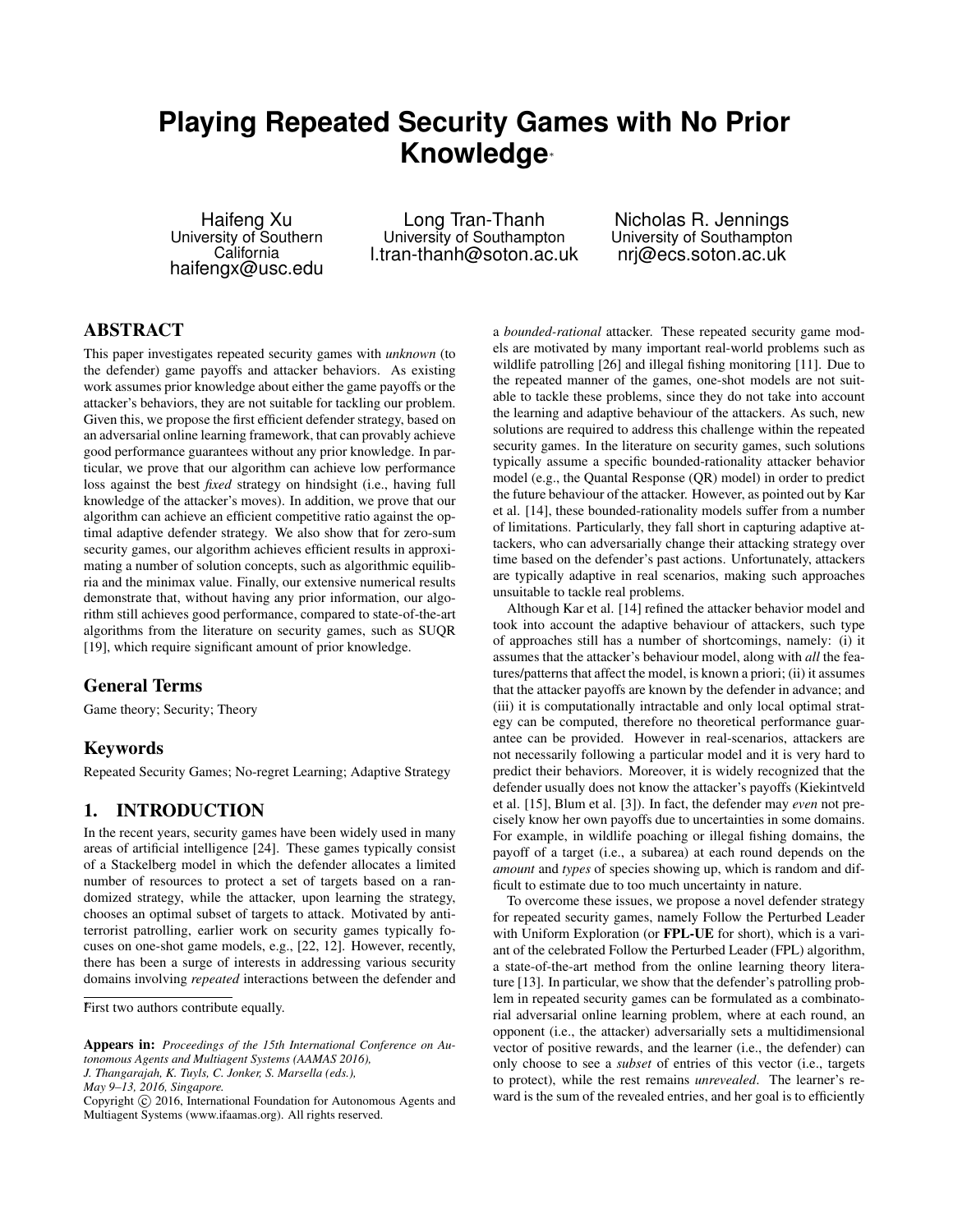maximise the total rewards against this adaptive and adversarial opponent (for more details, see, e.g., [6]). The current state of the art of the literature is the method proposed by Neu and Bartok  $[19]$ <sup>1</sup> However, their algorithm works only when the learner suffers *loss* (i.e., the goal is loss minimisation), while in our case, as we will show in Section 2, the learner collects *rewards* (i.e., the goal is reward maximisation). As Neu and Bartok noted *explicitly* in the paper, their algorithm, in particular, a key lemma in proving the regret guarantee, *cannot* be directly adapted for the reward scenario to guarantee fast regret convergence. As such, the FPL algorithm of Neu and Bartok cannot be directly applied to our setting. Against this background, we propose a new analysis for the reward maximisation scenario. In particular, we show that FPL-UE, which augments the algorithm in [19] with more ingredient of exploration and exploits the structures of security games, can provide efficient and provable performance guarantees for the defender in a repeated security game. Our numerical evaluation based on simulations also show the advantage of our algorithm and the failure of convergence of the algorithm in [19] when dealing with reward maximization cases.

Furthermore, our approach also enjoys the following advantages: (i) it does not require any prior knowledge about attacker's behaviour, and thus, is suitable for handling any types of attackers; (ii) it does not require any prior knowledge about the game payoffs either, and thus, can deal with payoff uncertainty; and (iii) it has efficient theoretical performance guarantees. In particular, the algorithm assumes an arbitrary attacker, and puts no assumptions on their behaviour. It then efficiently balances between exploration (i.e., learn which strategy is the best against the particular attacker) and exploitation (maximises the total utility over time). To do so, at each round, our algorithm calculates a mixed strategy that is a careful combination of uniform random distribution (for exploration) and a distribution derived from solving an optimisation problem (for exploitation) with perturbed values (i.e., with some artificially added noise). By doing so, we show that FPL-UE can provably achieve low-regret (i.e., performance loss) bounds, compared to that of the best fixed strategy on hindsight.

In particular, we show that the regret bound of FPL-UE is at most *O*( <sup>p</sup>*T*) in total within *<sup>T</sup>* time steps. This sub-linear regret implies that the average regret per time step is converging to 0 as *T* tends to infinity. Thus, the behaviour of FPL-UE converges to the best fixed strategy (i.e., the best response to the attacker's strategy) on hindsight, with a convergence rate of  $O(\frac{1}{\sqrt{T}})$ . We further show that within zero-sum security games (which are wellmotivated by many real-world applications [11]), if both the defender and attacker use FPL-UE to make their actions, they can achieve an approximate (algorithmic) equilibrium. We also show that the minimax value, which is a powerful solution concept of the zero-sum games, can also be approximated with provable approximation guarantees, by using FPL-UE against a simulated user, who also uses FPL-UE to make decisions. As such, our work contributes to the state of the art in the following aspects:

*•* We provide a novel approach, based on online combinatorial optimisation, for designing efficient defender strategies in repeated security games. Our approach does not require additional prior knowledge about the attacker and the environment, and can be applied against adaptive attackers. Our approach is the first defender strategy for repeated security games that enjoys provable theoretical performance guarantees.

- *•* We also show that for an important sub-class of repeated security games, namely the zero-sum games, we can approximate the algorithmic equilibrium and the minimax value of the game by applying our strategy for both sides.
- *•* Finally, by using extensive numerical evaluations, we demonstrate that our algorithm, while it does not require any prior knowledge, can still achieve competitive performance, compared to the defender strategy generated using the Subjective Utility Quantal Response (SUQR) model [21], a state-of-theart attacker behavior model that has been tested in real-world repeated security games for protecting wildlife and fishery [4, 7], which heavily relies on the existence of prior knowledge. We also show that the additional uniform exploration step in our algorithm is essential, as it significantly outperform the existing version of Neu and Bartok [19] in practice.

### 1.1 Additional Related Work

Our work is potentially related to two lines of research in security games. One line of work deals with uncertainties in security games, including payoff uncertainties, attacker surveillance and behavior uncertainties [23, 15, 1, 21]. These works either require strong model assumptions (e.g., the Quantal Response assumption) or are too conservative (e.g., the robust optimization approach). Moreover, the models are typically computationally hard and few theoretical guarantees can be given. In contrast, our approach requires no prior knowledge and is efficient. Another line of work is the recent research on learning in security games, but they are all different from ours. [3] considers the setting with unknown attacker payoffs and studies the defender's problem of learning the Stackelberg mixed strategy by attacker-best-response queries. Their setting, goal and approach are different from ours. [2] considers repeated security games with varying attacker types captured by different payoff matrices and uses the online learning approach, but they assume full knowledge of the game payoffs and perfect rationality of the attackers. Also, their algorithm is not computationally efficient. (Klima et al [16, 17]) consider repeated border patrolling with an online learning approach. They experimentally applied several known learning algorithms, but with no theoretical analysis.

### 2. PROBLEM FORMULATION

In this section, we first describe the repeated security game setting and discuss the assumption of information available to the defender. We then show how to formulate the repeated security game as an adversarial online combinatorial optimisation.

The Game: We consider a repeated security game played between a defender and an attacker. The defender has *k* security resources and needs to protect *n* (with  $n \gg k$ ) targets, while the attacker also has *multiple* attack resources and can attack at most *m* targets at the same time. We use [*n*] to denote the set of all targets. A defender pure strategy is a subset of [*n*], with cardinality *at most k*, indicating the set of protected targets in the pure strategy. Alternatively, we may use a *binary* vector  $v \in \{0, 1\}^n$  to denote a generic defender pure strategy, where entry *i* is 1 if and only if target *i* is protected in this pure strategy. Throughout this paper, we will use an *n*-dimensional binary vector to denote a pure strategy, and  $V \subseteq \{0,1\}^n$  to denote the set of all defender pure strategies. Therefore,  $||v||_1 \leq k$  for any  $v \in V$ . However, set V needs *not* to be the set of all *v*'s satisfying  $||v||_1 \leq k$  due to possible scheduling constraints in practice (see [12] for examples). Naturally, we assume that any target can be protected by at least some  $v \in V$ . A defender mixed strategy is simply a distribution over *V*. Similarly, we use  $a \in \{0,1\}^n$  to denote a generic attacker pure strategy and

<sup>&</sup>lt;sup>1</sup>We refer the reader to [6, 20] for a more detailed survey of the combinatorial online learning literature.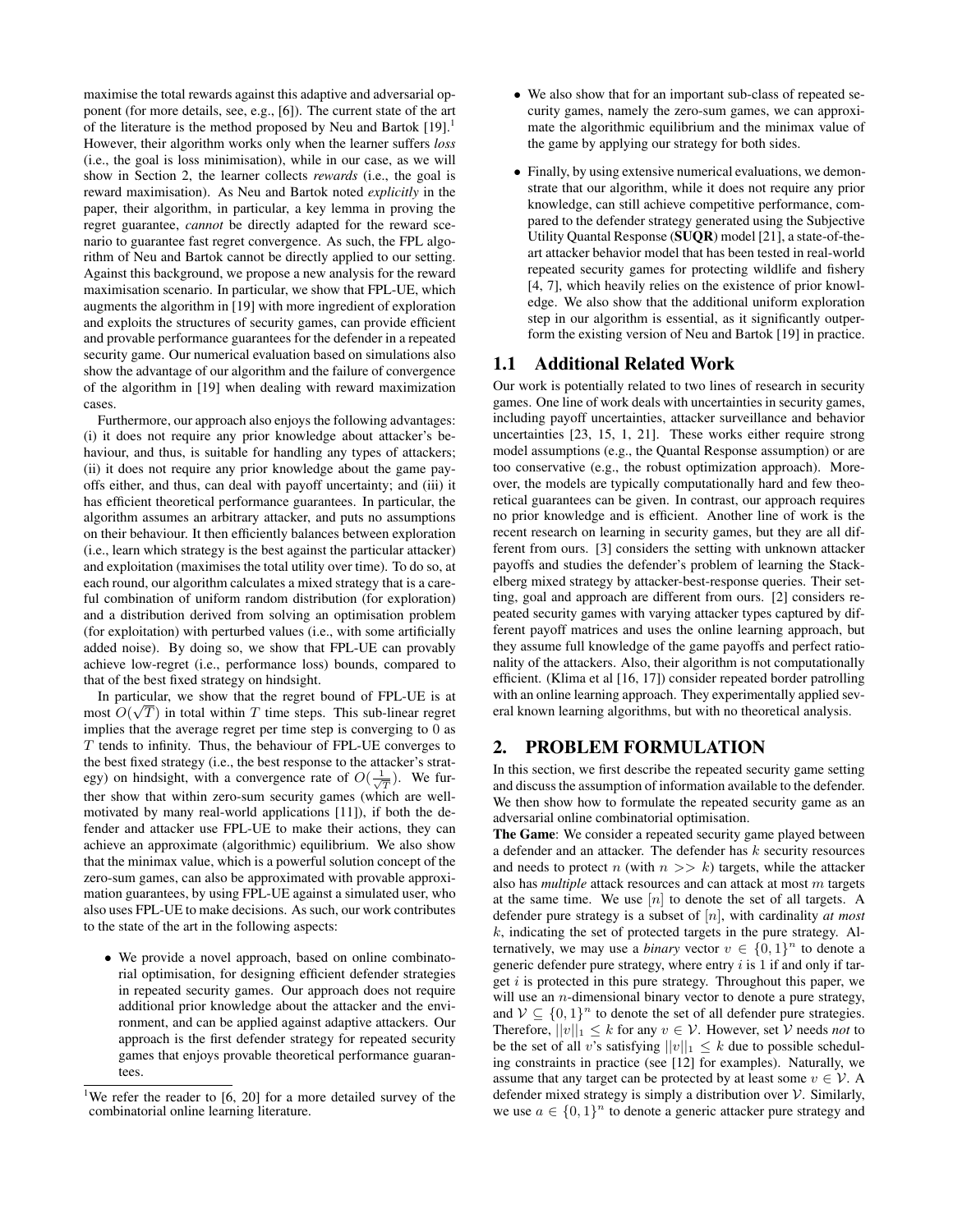#### For all  $t = 1, 2, \ldots, T$ , repeat

- 1. The defender computes a mixed strategy from which she samples a pure strategy  $v_t \in V$  to play.
- 2. The attacker plays a pure strategy  $a_t \in \mathcal{A}$ ;
- 3. The defender gets a utility depending on both  $v_t$ ,  $a_t$  and potential uncertainties of  $U_i^u$ ,  $U_i^c$  for all  $i \in [n]$ .
- 4. The defender observes feedbacks from the targets she visited in the pure strategy *vt*;

#### Figure 1: The Repeated Security Game Procedure

set *A* to denote the set of all attacker pure strategies. Naturally,  $||a||_1 \le m$  for any  $a \in \mathcal{A}$ . Given that target *i* is attacked, the defender gets utility  $U_i^c \in [-0.5, 0.5]$  if target *i* is *covered* and gets  $U_i^u \in [-0.5, 0.5]$  if *i* is *uncovered*.<sup>2</sup> As a standard assumption, we assume  $U_i^c > U_i^u$ , i.e., covering a target is strictly better for the defender than uncovering it. We allow *uncertainties* of  $U_i^c$  and  $U_i^u$ , since they can be random, potentially depending on environmental factors. The game is played for *T* rounds (see Figure 1).

One might wonder why repeated security games can be viewed as an online *reward* maximization problem since at the first glance, security games seem a loss minimization problem, i.e., the defender wants to minimize the loss from attack. Some thoughts reveal that this is actually *not* true, because the defender actively seeks to catch attackers in security games. In particular, at each round, the attacker attacks several targets. Then the defender's task is precisely to find these attacked targets and convert their states from "unprotected" to "protected", by which her utility converts from  $U_i^u$  to  $U_i^c$ , or equivalently, gains a reward  $U_i^c - U_i^u (> 0)$ . As shown later, our mathematical formulation formalizes this intuition.

Information and Behaviour Assumptions: The amount of information (or knowledge) players possess in a game has a profound influence on their equilibrium behaviour. Previous work in security games mostly assumes plenty knowledge for the defender and attacker. They know the payoff structures of the game, or at least the *range* of payoffs in some uncertain settings; And they know each other's actions or behavior models. However, as we mentioned above, in some important domains like wildlife poaching or illegal fishing, the value of a target at each round is unknown a priori and depends on random environmental factors. Moreover, even given the payoffs, it is still hard to predict the attackers' behaviours. This is due to at least two reasons: (i) the attacker may have different knowledge and constraints from what the defender thought; (ii) the attacker may be irrational to any extent.

Instead, our model adopts a completely different perspective – we do not require the defender to have any knowledge regarding the payoffs in advance. More practically, we assume the defender can only observe the real-time utilities at those targets where a patroller is sent. On the other hand, the only requirement for the attacker is that, he *cannot* observe the defender's move at current round, i.e., players move simultaneously at each round. This is reasonable because each round models a single-shot game. Furthermore, we assume that the defender is an expected utility maximiser. Finally, our algorithm requires no behaviour model for the attacker. Put differently, the attacker could be a utility maximiser or be irrational to any extent; could know the payoff structure or may be uncertain about the game to any level; could be totally adversarial, or could be a random player.

Utility Model and Problem Formulation: Given any defender and attacker pure strategy  $v_t$  and  $a_t$  at time  $t$ , the defender's utility is:

$$
u(v_t, a_t) = \sum_{i \in [n]} v_{t,i} a_{t,i} U_i^c + \sum_{i \in [n]} (1 - v_{t,i}) a_{t,i} U_i^u
$$

where the first [second] term is the utility from protected [unprotected] targets. We rewrite the utility as follows:

$$
u(v_t, a_t) = \sum_{i \in [n]} v_{t,i} a_{t,i} [U_i^c - U_i^u] + \sum_{i \in [n]} a_{t,i} U_i^u
$$
  
= 
$$
v_t \cdot r_t(a_t) + C(a_t)
$$
 (1)

where  $r_t(a_t) \in R^n$  satisfying  $r_{t,i} = a_{t,i}[U_i^c - U_i^u] \in [0,1]$  (since  $0.5 \ge U_i^c > U_i^u \ge -0.5$ ) and  $C(a_t) = \sum_{i \in [n]} a_{t,i} U_i^u$  both depend *only* on the attacker strategy  $a_t$ . Here " $\cdot$  " denotes vector inner product, as will be used throughout the paper.

Eq. (1) provides another view of a repeated security game. That is, given the attacker's strategy at any round, the defender's task is to "collect" positive reward using *k* resources. This naturally connects to combinatorial adversarial online learning settings [6]. Note that if  $r_t$  is drawn independently from the same distribution for any  $t$ , then  $r_t$  is stochastic and this case admits efficient and regret-tight algorithms [10, 18].

In this paper, however, we consider that  $r_t(a_t)$  is chosen adversarially. This is due to the following reasons. First, it is consistent with the nature of defender-attacker interactions especially when the attacker is adaptive. Second, due to irrationality and defender's incomplete knowledge of the attacker as well as uncontrollable environmental factors affecting payoffs, it is very difficult to estimate a distribution for *rt*. Therefore, we take the worse-case analysis and assume that the reward is chosen adversarially. Let  $\mathcal{F}_t$  denote the history information of the game by time  $t$  (inclusive), and  $\mathcal{F}_0$  denote no history information at all. We allow  $r_t$  to depend on  $\mathcal{F}_{t-1}$ but *not*  $v_t$ , i.e., the defender's play at round  $t$ . Given  $a_1, ..., a_T$ , we are interested in finding an *online* policy  $v_1(\mathcal{F}_0), ..., v_T(\mathcal{F}_{T-1})$ (possibly randomized) that maximizes the defender's expected utility  $\mathbb{E}\left[\sum_{t=1}^T u(v_t, a_t)\right]$  where the expectation is taken over the randomness of the policy and environment. Alternatively, we aim at minimizing the defender's *regret*, defined as:

$$
R_T = \max_{v \in \mathcal{V}} \sum_{t=1}^T u(v, a_t) - \mathbb{E} \left[ \sum_{t=1}^T u(v_t, a_t) \right]
$$

$$
= \max_{v \in \mathcal{V}} \sum_{t=1}^T r_t \cdot v - \mathbb{E} \left[ \sum_{t=1}^T r_t \cdot v_t \right], \tag{2}
$$

where the first term  $\max_{v \in V} \sum_{t=1}^{T} r_t \cdot v$  is the utility of the optimal hindsight pure strategy, $3$  and serves as a benchmark. Therefore, this gives a regret minimization formulation with linear *reward* function  $r_t \cdot v_t$  where  $r_t \in [0, 1]^n$  may be adversarially chosen.

This type of regret notion with optimal fixed strategy is common within the online learning theory literature [5, 6]. The underlying reason is that it is typically impossible to learn the optimal (adaptive) strategy (see [5, 6, 13]). In fact, as the attacker can arbitrarily (and adversarially) change his choice of  $a_t$  at each  $t$ , the optimal strategy at round *t* against that *a<sup>t</sup>* can be independent from the history. As such, there is simply no way to predict  $a_t$  from the previous observations, and thus, the optimal adaptive strategy cannot be learned.

On the other hand, the best fixed strategy on hindsight can be efficiently learned with access to previous observations. A key intuition behind this is that as we play more and more rounds, no matter how adversarial the attacker will be in the next round, his choice of *a<sup>t</sup>* for that particular round will have less effect on the performance of the best fixed strategy on hindsight, compared to the many previously played rounds.

<sup>&</sup>lt;sup>2</sup>Here, "0.5" is for normalization reason.

<sup>&</sup>lt;sup>3</sup>Notice that there always exists an optimal hindsight pure strategy even we optimize over the set of mixed strategies.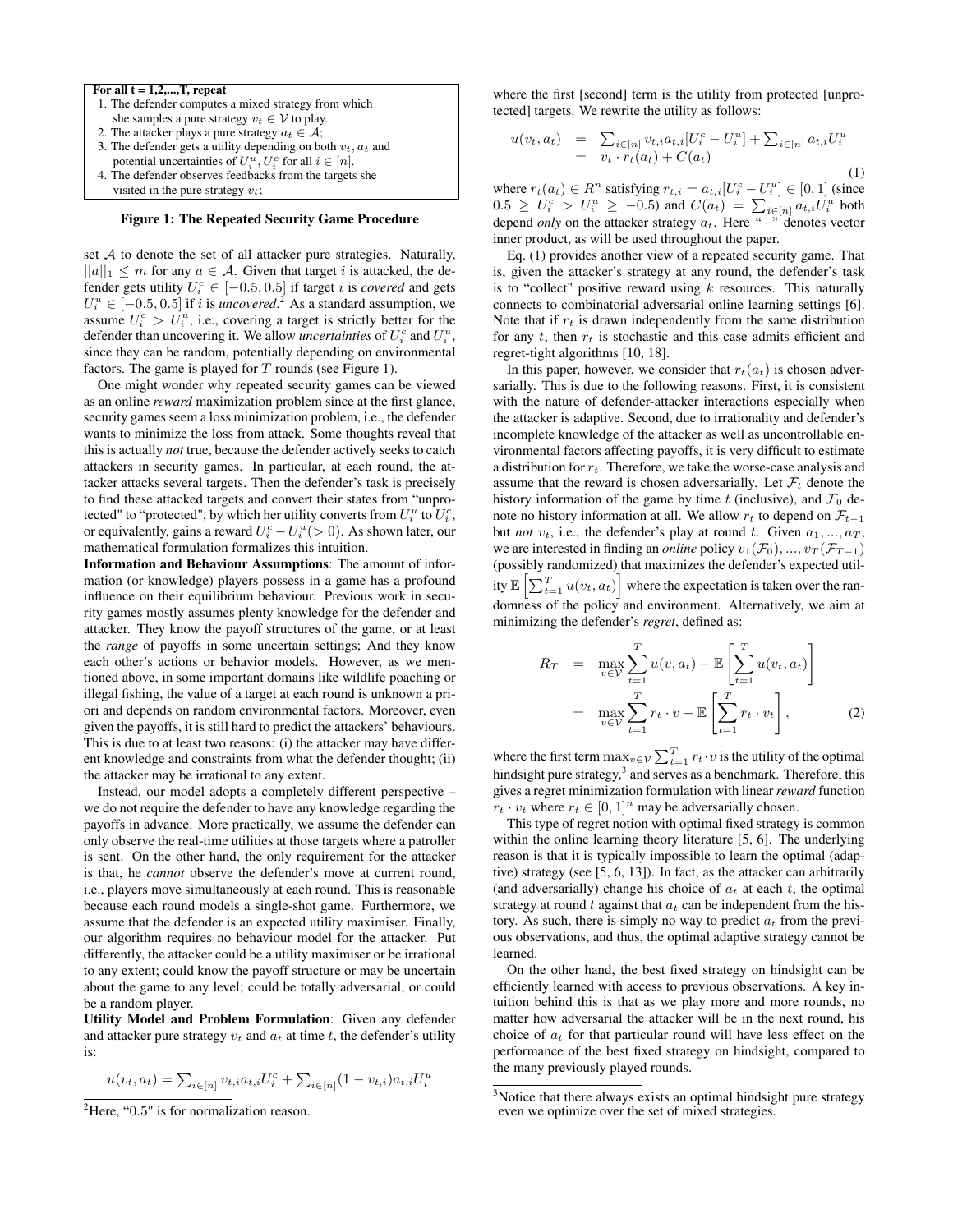It is worthwhile to note that while the best fixed strategy (on hindsight) is more efficiently learnable, its performance can be arbitrarily bad, compared to that of the optimal adaptive strategy. However, we will show that it is not in our case. Particularly, in the next section we will propose a defender strategy that can achieve both low regret against the best fixed strategy, and provable convergence to a near-optimal adaptive strategy.

# 3. A LOW-REGRET DEFENCE STRATEGY

In this section, we propose FPL-UE, an FPL-based online learning algorithm for efficiently determining a low-regret defence strategy. To do so, we first brief the main concept of FPL. We then detail the modifications Neu and Bartok introduced to make FPL suitable for combinatorial online learning problems. Finally, we describe FPL-UE. Note that while FPL-UE inherits the main design spirit from FPL, our main contribution is to provide the theoretical guarantee for our setting. In fact, FPL has become an algorithm design concept in online learning literature and there is a family of FPL-based algorithms, which all share similar concept. The key challenges for designing these algorithms lie at the convergence analysis of the algorithm for different settings (which is also the case here).

The FPL algorithm: This type of online learning approach maintains a reward estimate  $\hat{r}_{t,i}$  for each target *i* and round *t*, with  $\hat{r}_{1,i} = 0$ . Let  $\hat{r}_t$  be the vector of these estimates at round *t*, and let  $z = (z_1, ..., z_n)$  be a random vector such that each  $z_i \sim \exp(\eta)$ is independently drawn from the exponential distribution  $\exp(\eta)$ with parameter  $\eta$  to be specified. At each round, the algorithm chooses a defender pure strategy *v<sup>t</sup>*

$$
v_t = \arg\max_{v \in \mathcal{V}} \{ v \cdot (\hat{r}_t + z) \},\tag{3}
$$

which collects the maximum estimated reward perturbed by the noise vector *z*. Since *z* is random, we will view  $v_t$  as a random vector as well. After observing the reward  $r_{t,i}$  at any chosen target *i*, the corresponding reward estimates of the chosen target at round  $t + 1$  can be updated as follows:

$$
\widehat{r}_{t+1,i} = \widehat{r}_{t,i} + \frac{r_{t,i}}{p_{t,i}}\mathbb{I}(t,i)
$$

where  $\mathbb{I}(t, i)$  is an indicator function indicating whether target *i* was chosen at round  $t$ , and  $p_{t,i}$  is the probability that target  $i$  was chosen within that round. Note that the term  $\frac{r_{t,i}}{p_{t,i}}\mathbb{I}(t,i)$  is an unbiased estimator of  $r_{t,i}$  (since  $\mathbb{E}[\frac{r_{t,i}}{p_{t,i}}\mathbb{I}(t,i)] = r_{t,i}$ ), and it is more preferred in the online learning literature, compared to the directly observed reward value  $r_{t,i}$ . This is due to convenience of theoretical analysis. However, while  $\mathbb{I}(t, i)$  is fully observable (i.e., we either choose target  $i$  or not),  $p_{t,i}$  cannot be computed efficiently, as it cannot be expressed in a closed form. To overcome this issue, Neu and Bartok proposed a method, called Geometric Re-sampling (GR), to estimate the value of  $1/p_{t,i}$ , and can be described as follows (see Algorithm 1):

The GR algorithm: The algorithm is based on the following observation: at round  $t$ ,  $v_{t,i}$  takes value 1 with probability  $p_{t,i}$ , therefore if we *simulate* strategy  $v_t$ , denoted as  $\tilde{v}$  in Algorithm 1, for enough trails, the number of trails needed for  $\tilde{v}_i$  to hit value 1 for the first time is a geometric distribution with mean  $1/p_{t,i}$ . The GR algorithm precisely follows this observation and estimates  $1/p_{t,i}$  by simulating enough trails of  $\tilde{v}$  until  $\tilde{v}_i$  hits 1. However, since there is a positive probability that  $\tilde{v}_i = 1$  will never happen, GR might not ever stop in the worse case, making the algorithm computationally inefficient. To overcome this issue, GR truncates the number

#### Algorithm 1 The GR Algorithm

**Input:**  $\eta \in \mathbb{R}^+, M \in \mathbb{Z}^+, \hat{r} \in \mathbb{R}^n, t \in \mathbb{N};$ <br> **Output:**  $K(t) := \{K(t, 1), ..., K(t, n)\} \in \mathbb{Z}^n$ 1: Initialize  $\forall i \in [n] : K(t, i) = 0, k = 1;$ 2: for k=1,2,...,M do<br>3: Repeat step  $4 \sim$ 3: Repeat step  $4 \sim 10$  in Algorithm 2 once just to produce  $\tilde{v}$  as a simulation of  $v_t$ .<br>4: **for all**  $i \in [n]$  **do**<br>5: **if**  $k < M$  **and**  $\tilde{v}_i = 1$  **and**  $K(t, i) = 0$  **then** 5: if  $k < M$  and  $\tilde{v}_i = 1$  and  $K(t, i) = 0$  then<br>6: Set  $K(t, i) = k$ ; Set  $K(t, i) = k$ ;

7: **else if**  $k = M$  and  $K(t, i) = 0$  then<br>8: **Set**  $K(t, i) = M$ :

8: Set  $K(t, i) = M$ ;<br>9: end if

- 9: end if  $10$ : end for
- 10: **end for** 11: **if**  $K(t)$ .

if  $K(t, i) > 0$  for all  $i \in [n]$ , then break;

12: end for

#### Algorithm 2 The FPL-UE Algorithm

- **Parameter:**  $\eta \in \mathbb{R}^+, M \in \mathbb{Z}^+, \gamma \in [0, 1];$
- 1: Initialize the estimated reward  $\hat{r} = 0 \in R^n$ ;<br>2: Pick the set of exploration strategies  $E =$
- Pick the set of exploration strategies  $E = \{v_1, ..., v_n\}$  such that target *i* is protected in pure strategy  $v_i$ .<br>3: **for** t=1,...,**T** do<br>4: Sample  $flag \in \{0, 1\}$  such that  $flag =$
- 
- 4: Sample  $flag \in \{0, 1\}$  such that  $flag = 0$  with prob.  $\gamma$ ;<br>5: **if**  $flag = 0$  **then**
- 5: **if**  $flag = 0$  then<br>6: Let  $v_t$  be a unit
- 6: Let  $v_t$  be a uniform randomly sampled strategy from *E*;<br>7: **else**
- 7: else Draw  $z_i \sim \exp(\eta)$  independently for  $i \in [n]$  and let  $z = (z_1, ..., z_n);$
- 9: Let  $v_t = \arg \max_{v \in \mathcal{V}} \{v \cdot (\hat{r} + z)\};$ <br>10: **end if**
- 10: **end if**<br>11: Advers
- 11: Adversary picks  $r_t \in [0, 1]^n$  and defender plays  $v_t$ .<br>12: Run GR( $\eta$ ,  $M$ ,  $\hat{r}$ ,  $t$ ): estimate  $\frac{1}{r}$  as  $K(t, i)$ ;
- 12: Run  $\text{GR}(\eta, M, \hat{r}, t)$ : estimate  $\frac{1}{p_{t,i}}$  as  $K(t, i)$ ;
- 13: Update  $\hat{r}(i) \leftarrow \hat{r}(i) + K(t, i)r_t$ ,  $\mathbb{I}(t, i)$ ; where  $\mathbb{I}(t, i) = 1$  for *i* satisfying  $v_{t,i} = 1$ ;  $\mathbb{I}(t, i) = 0$  otherwise;

14: end for

of trials with a finite value M, and all the  $K(t, i)$  in Algorithm 1, that have not been set yet, will be set to be *M* (steps 7*,* 8). This truncation introduces a bias for the estimation of  $1/p_{t,i}$ . However, the bias can be properly handled (see Lemma 5 in Section 7).

The FPL-UE algorithm: As mentioned earlier, it is not possible to directly apply FPL and GR to our settings. A key reason behind this is that the value of  $p_{t,i}$  can be arbitrarily small. While this is not a problem for loss minimisation, it turns out to be a major challenge within our setting. As such, we overcome this issue by introducing additional fraction of uniform exploration to the algorithm. In particular, instead of solely relying on Eq. (3) to determine the defender pure strategy, we uniformly randomly choose a vector  $v_t$ from some pre-specified set *E* with carefully chosen probability  $\gamma > 0$ , while sets  $v_t$  to be the solution of Eq. (3) only with probability  $(1 - \gamma)$ . This seemingly "arbitrary" modification actually allows us to provide effective theoretical analysis of convergence, and interestingly, our extensive simulations also show the necessity of the uniform exploration component – our algorithm outperforms, and in some cases significantly outperforms, the algorithm of Neu and Bartok in the repeated security game setting (see Section 4 and 6 for more details).

Given all these, the FPL-UE algorithm (Algorithm 2) can be described as follows. At each round *t*, our algorithm either does a uniform random exploration with probability  $\gamma$  (step 6) or plays an FPL strategy with probability  $1 - \gamma$  (steps 8, 9). Then the algorithm estimates the reward of round *t* by GR *after* playing the strategy *v<sup>t</sup>* and observing reward (step  $11 - 13$ ). Notice that, when updating  $\hat{r}$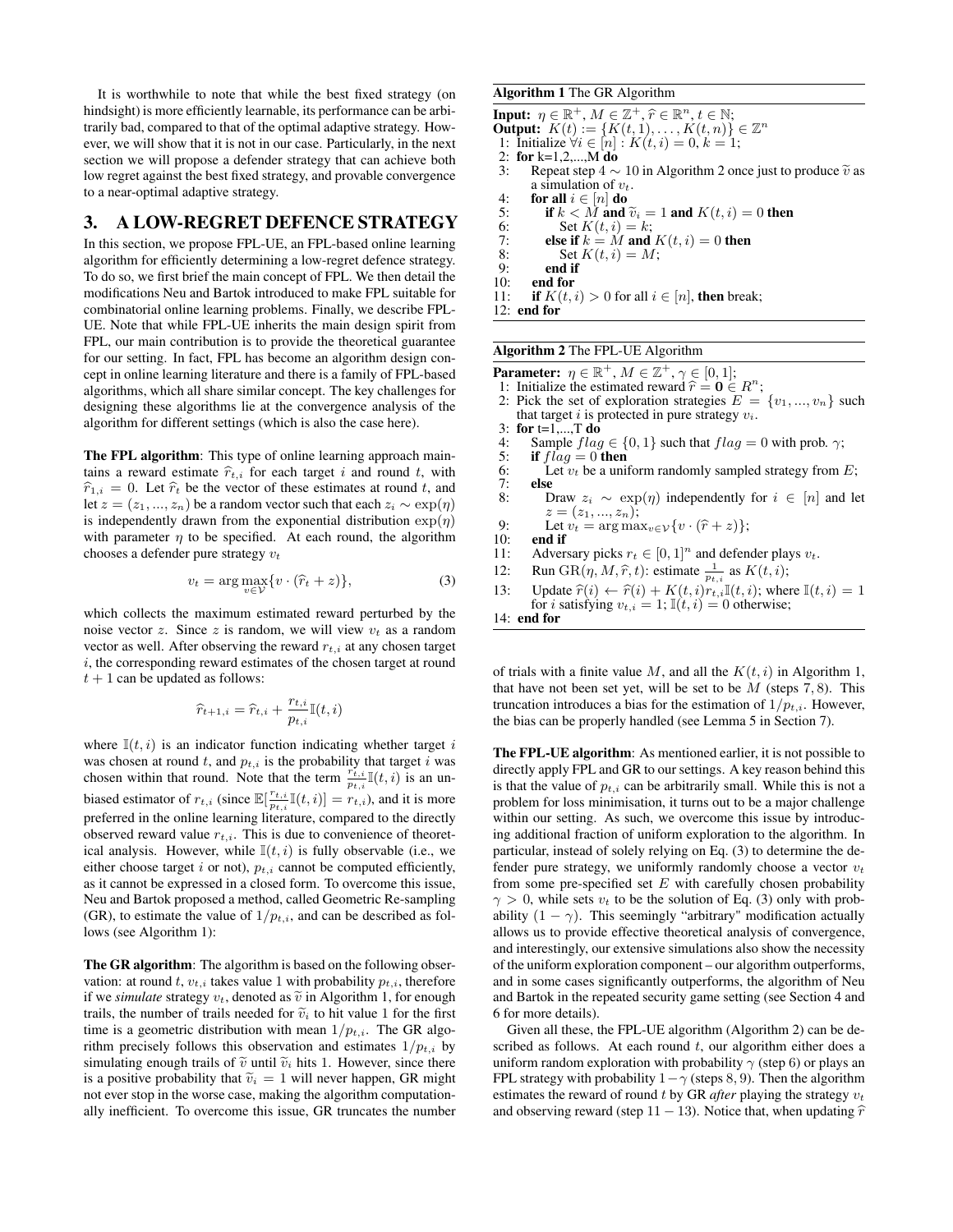(step 13), the *i*'th entry is updated only when  $v_{t,i} = 1$ , i.e., target *i* is visited. Otherwise, it keeps unchanged.

# 4. PERFORMANCE ANALYSIS

Given the description of FPL-UE, we now investigate the theoretical properties of the algorithm. In particular, our main theoretical result is the following guarantee of both computational efficiency and regret bound for FPL-UE.

THEOREM 1. *FPL-UE runs in poly*(*n, k, T*)*time if the defender*  $c$ *an best respond to any reward vector in*  $poly(n, k)$  *time<sup>4</sup>. The regret R<sup>T</sup> of FPL-UE is upper bounded as:*

$$
R_T \le \gamma mT + 2Tke^{-M\frac{\gamma}{n}} + \frac{k(\log n + 1)}{\eta} + \eta mT \min(m, k).
$$

In particular, with 
$$
\eta = \sqrt{\frac{k(\log n + 1)}{mT \min\{m, k\}}}
$$
,  $\gamma = \frac{\sqrt{k}}{\sqrt{mT}}$  and  $M = n\sqrt{\frac{mT}{k}} \log(Tk)$ ,  $R_T$  is at most  $\mathcal{O}\left(\sqrt{kmT \min\{m, k\} \log n}\right)$ .

The constant of the polynomial is approximately 2. We note that the convergence ratio depends on parameters that are *specific* to security games, for example, the number of attacker resources *m*. This translates to the upper bound of the sum of the reward vector. Our analysis explores such structure and provides better convergence ratio for security game settings than state-of-the-art algorithms (see Section 6 for more details). As a special case, when  $m = n$ , this is the general combinatorial adversarial online learning problem for *reward* maximisation with semi-bandit feedback, and for such general settings, FPL-UE achieves regret upper bound  $O(k\sqrt{nT \log n})$ , which matches the bound for the *loss* case in the state-of-the-art work [19]. We defer the detailed proof to Section 7.

We now investigate the performance of FPL-UE, compared to that of the optimal (adaptive) strategy on hindsight. This is the *best possible* defending strategy one can hope – at each round, the defender can first observe the attacker's move and then play a best response. Let  $A = \{a_1, \ldots, a_T\}$  denote any attacker strategy over *T* rounds. Recall that  $a_t \in \{0,1\}^n$  is the attacker's strategy at round *t* with  $||a_t||_1 \leq m$ . Let  $OPT(A)$  denote the total *rewards* of the optimal (adaptive) defender strategy on hindsight against *A*, and let  $FPL(A)$  denote the expected total *rewards* of the defender by applying FPL-UE.<sup>5</sup> As we explained at the end of Section 2, it is generally not possible to provide any theoretical guarantee for *FPL*(*A*), when compared with *OPT*(*A*). Interestingly, we show that FPL-UE can gain an "almost"  $\frac{k}{n}$  fraction of  $OPT(A)$  in repeated security game settings.

PROPOSITION 2. *Assuming no schedule constraints, we have*

$$
FPL(A) \geq \frac{k}{n} OPT(A) - \mathcal{O}\left(\sqrt{Tmk \min\{k, m\} \log n}\right)
$$

*.*

Generally,  $FPL(A)$  and  $OPT(A)$  are of order *T*, so the term  $\mathcal{O}\left(\sqrt{Tmk \min\{k,m\}\log n}\right)$  is relatively negligible. Due to space limitations, all the proofs, *except* for the proof of Theorem 1, are deferred to the online appendix of the paper. In what follows, we will detail a number of implications of these theoretical results, from a game theoretic perspective.

### 5. ZERO-SUM SECURITY GAMES

In this section, we consider *zero-sum* security games. Such games can be found in many real-world scenarios, e.g., the illegal fishing monitoring [11]. We first start with the estimation of an approximate algorithmic equilibrium in repeated zero-sum security games. We then investigate how to estimate the minimax value of the game.

Let  $V = \{v_1, \ldots, v_T\}$  denote a strategy of the defender over *T* rounds. Suppose for now that the attacker is also a utility maximiser. Now, consider a pair of defender-attacker strategies (*V,A*). Let  $U_D(V, A)$  denote the expected performance (i.e., the total utility) of the defender strategy *V* against the attacker strategy *A*. Note that the expected performance of attacker strategy *A* against *V* is  $-U_D(V, A)$ .

Approximate Algorithmic Equilibrium: A direct implication of Proposition 2 is the estimation of an approximate algorithmic (or program) equilibrium, which is the approximate version of the program equilibrium introduced by Tennenholtz [25]. It can be defined as follows:

DEFINITION 1. For any  $\varepsilon > 0$ , the strategy profile  $(V, A)$  is  $a \varepsilon$ -approximate algorithmic equilibrium *of the game if and only if for any*  $V'$  *and*  $A'$ , we have  $U_D(V', A) \leq U_D(V, A) + \varepsilon$  and  $U_D(V, A) \le U_D(V, A') + \varepsilon.$ 

Consider the case when both the defender and the attacker applies FPL-UE to choose their actions. Let

$$
\varepsilon = \frac{n-k}{n} mT + 3\sqrt{kmT \min\{m, k\} \log n}
$$
 (4)

COROLLARY 3. Assume  $\min\{k, m\} \log n \geq 3$  and no sched*ule constraints. The strategy profile* (FPL-UE, FPL-UE) *(i.e., both players use FPL-UE) is an ε-approximate algorithmic equilibrium of the repeated zero-sum security game, where*  $\varepsilon$  *is defined as in Eq.* (4)*.*

Minimax Value of the Game: In zero-sum games, the minimax (or maxmin) value of the game is a powerful solution concept, which provides a guarantee we can achieve even in the worst case scenario, and it is well known that the minimax value exists and can be efficiently computed, e.g., by linear programming [9]. In particular, let v/a denote a defender/attacker *mixed* strategy, and  $u^*$  denote the minimax value of the zero-sum security game. From von Neumann's Minimax Theorem, we have  $\mathbf{u}^* = \max_{\mathbf{v}} \min_{\mathbf{a}} u(\mathbf{v}, \mathbf{a}) =$  $\min_{\mathbf{a}} \max_{\mathbf{v}} u(\mathbf{v}, \mathbf{a})$ . However, the minimax value *cannot* be calculated without having the full knowledge of the game, which unfortunately is indeed the case in our setting. Nevertheless, we can approximate this value by the FPL-UE strategy.

COROLLARY 4. Assume  $\min\{k, m\}$  log  $n \geq 3$ . Suppose that *both the defender and attacker apply FPL-UE to make their actions. We have:*

$$
\left|\mathbf{u}^*-\frac{U_D\left(\text{FPL},\text{FPL}\right)}{T}\right| ~\leq ~ 3\sqrt{\frac{km\min\{m,k\}(\log n+1)}{T}}
$$

*where*  $U_D$ (FPL, FPL) *denotes the utility of the defender applying FPL-UE against a FPL-UE attacker.*

That is, to estimate the mimimax value of the game, we just need to simulate a game against an FPL-UE attacker and consider the average utility. Indeed, as *T* tends to infinity, the approximation gap converges to 0. Note that since the simulated attacker is not a real one, we still do not need to have any prior knowledge about real attackers. In fact, we only consider a simulated attacker, whose actions can be fully simulated. On the other hand, we require the knowledge of the payoff matrix (i.e., what is the payoff of each

<sup>&</sup>lt;sup>4</sup>This holds widely in security games.

S Note that reward  $\neq$  defender utility, due to the extra, uncontrollable and generally negative, term  $C(a_t)$  (see Equation 1). We compare the algorithm performance using *rewards*, due to two reasons: 1.  $C(a_t)$  is uncontrollable by any algorithm; 2. reward is positive, thus the ratio in Proposition 2 is meaningful.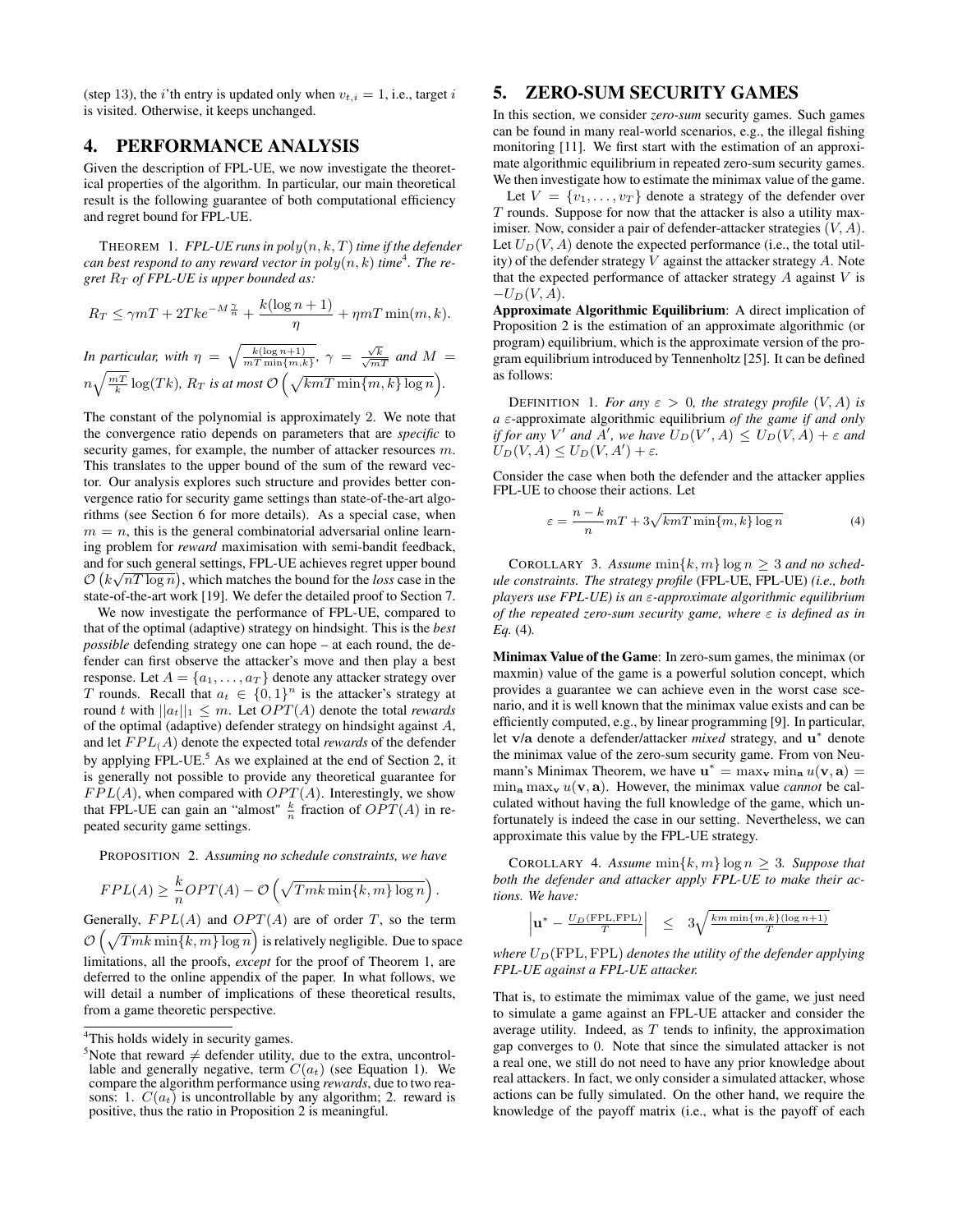action pairs of the players) to calculate the minimax value of the game. This assumption, however, is reasonable, as in the zerosum games, the payoff of the attacker is negative version of the defender's payoff. Thus, this assumption does not require prior knowledge about the attacker either.

### 6. NUMERICAL EVALUATIONS

We run our algorithm against a number of commonly seen attacker models with simulations. In our simulations, the payoffs  $U_i^c$ 's and  $U_i^u$ 's are randomly generated. In particular, for any target  $i \in [n]$ , we first drawn two numbers  $a, b \in [-0.5, 0.5]$  uniformly at random, and then set  $U_i^c = \max(a, b)$  and  $U_i^u = \min(a, b)$ , thus the condition  $U_i^c \geq U_i^u$  is satisfied. Note that the defender has no a-priori knowledge about these payoffs.

We test our algorithm against different types of attackers, which together represent the majority of typical attacking models. Purely for the purpose of modeling the attacker's reaction to our algorithm, we also generate the attacker's payoffs in a similar fashion as the defender's payoffs, except that the attacker's payoff is higher if a target is *uncovered*. We consider 5 different types of attackers:<sup>6</sup>

- *•* Uniform: an attacker with a uniformly random *mixed* strategy;
- *•* Adversarial: an attacker with the maximin *mixed* strategy. That is, the attacker is fully adversarial – he only cares about minimizing the defender's utility;
- *•* Stackelberg: the attacker always plays the optimal follower *pure* strategy of the Strong Stackelberg Equilibrium;
- BestResponse: at round *t*, the attacker best responds to the mixed strategy  $\sum_{i=1}^{t-1} v_i/(t-1)$ , i.e., the empirical defender mixed strategy in history;
- *•* QuantalResponse (QR): the attacker also responds to the empirical defender mixed strategy, but by a QR model [21].

Note that some attacker types are informationally very powerful, e.g., the *BestResponse* type knows all the payoffs as well as all the defender's past actions, while some may have very little knowledge (e.g., the *Uniform* type); Some types play mixed strategies (e.g., *Adversarial* type ) while some play pure strategies (e.g., *Stackelberg* type); Some types are rational while some are not. Also note that our algorithm does not know which type of attackers we are facing. The simulation aims to test the "robustness" of the algorithm against varied types of attackers.

Baselines: We choose two algorithms as baselines. The first is the FPL algorithm of Neu and Bartok [19], a *state-of-the-art algorithm* for combinatorial adversarial online learning. As Neu and Bartok pointed out, the regret bound for their FPL algorithm can only be proved in the cost minimization scenario. Nevertheless, we use it as a baseline to see how it compares to FPL-UE and how it performs in repeated security games where the goal is to maximize reward. Another baseline is the Subjective Utility Quantal Response (SUQR) attacker behavior model [21], a *stateof-the-art human behavior model* in security games that captures the attacker's bounded rationality. SUQR model has been tested in several human behavior experiments of security games in Amazon Mechanical Turk (AMT), and is shown to outperform the strong Stackelberg equilibrium strategy and maximin strategy when playing against real-world humans [21, 8, 14]. In our simulation, at

each round *T*, the SUQR model first looks at all the attack records from the past  $T - 1$  rounds and then learns the attacker's behavior model based on these *history records* and the *attacker's payoffs*. As a result, the SUQR model will be refined each round with more history records. After learning the attacker's SUQR behavior model, the defender then computes an optimal mixed strategy against the behavior model and samples a pure strategy to play.

We note that it is *not* completely fair to compare FPL-UE with SUQR because SUQR requires much more defender prior knowledge (e.g., past attack records and attacker payoffs) than FPL-UE. Nevertheless, we aim to examine how competitive FPL-UE is when compared with SUQR.

We set  $n = 100$  and  $k = 10$  in all our simulations, and test the convergence of the *average regret* (i.e., regret divided by *T*) for various *m*. We translate the defender utility of SUQR to regret (See Equation (2)). Figures 2, 3 and 4 show the case for  $m = 1, m = 5$ , and  $m = 15$  respectively, within 1000 rounds. Note that average regret is upper-bounded by *m*. All these figures are the convergence plots for *one* randomly generated game instance, however we do emphasize that the general convergence trend is almost the same across the simulated instances except that the initial rounds in the figures may vary among different instances. Since the absolute value of regret at a fixed round *T* differs across different game instances, so averaging the regret over games destroys the convergence lines. So we only present one randomly chosen instance here. As an interesting side note, when  $m = 15$ , the defender has less resources than the attacker. To our knowledge, experiments for such cases have not been done before. We use it as a burden test for the robustness of our algorithm.

From the figures we know that FPL-UE converges in all these cases, while FPL fails to converge (at least within 1000 rounds) when played against *Stackelberg* type and *BestResponse* type. These figures clearly show that FPL-UE outperforms FPL. One interesting phenomenon is that FPL-UE always significantly outperforms FPL when playing against *Stackelberg* type and *BestResponse* type in all the instances we generated. Notice that these two cases are the "difficult" cases for online learning algorithms. The *Stackelberg* type always plays the same *pure* strategy over the whole game, therefore the best hindsight strategy is to protect the most valuable attacked targets, achieving a very high reward. Thus the algorithm takes longer time to converge, mainly due to the compensation for the big loss at the initial rounds where exploration happens mostly. While for the *BestResponse* type, the attacker is always adaptive to the algorithm. The comparison on these "difficult" types shows the advantage of FPL-UE over FPL.

One surprising observation is that, though requiring much more defender prior knowledge, SUQR does not obviously outperform FPL-UE. In fact, SUQR only weakly outperforms FPL-UE when playing against the *Uniform* type and *QuantalResponse* type. This is natural because these two types exactly lie at the realm of the SUQR model. For all the other three types, SUQR does not exhibit obvious advantage. In fact, when the attacker is totally adaptive, i.e., the *BestResponse* type, FPL-UE actually shows some weak advantage. We attribute this to the carefully designed adaptivity nature of the FPL-UE algorithm.

Finally, we observe that the regret against the *BestResponse* or *Stackelberg* type (the two difficult cases) with  $m = 15$  is about 1.2 which approximates the regret upper bound  $\left(\frac{m\sqrt{kT \log n}}{T}\right) \approx 1.8$ . Interestingly, this empirically shows that the algorithm approximates the upper bound regret when played in these hard cases. To summarize, depending on the rationality level, attacker strategy type and the amount of information the attacker has about the past games, the algorithm can converge at different rates, but will

<sup>6</sup> In the following description, if the attacker plays a *mixed* strategy, our simulation samples a *pure* strategy each round from the described mixed strategy to play.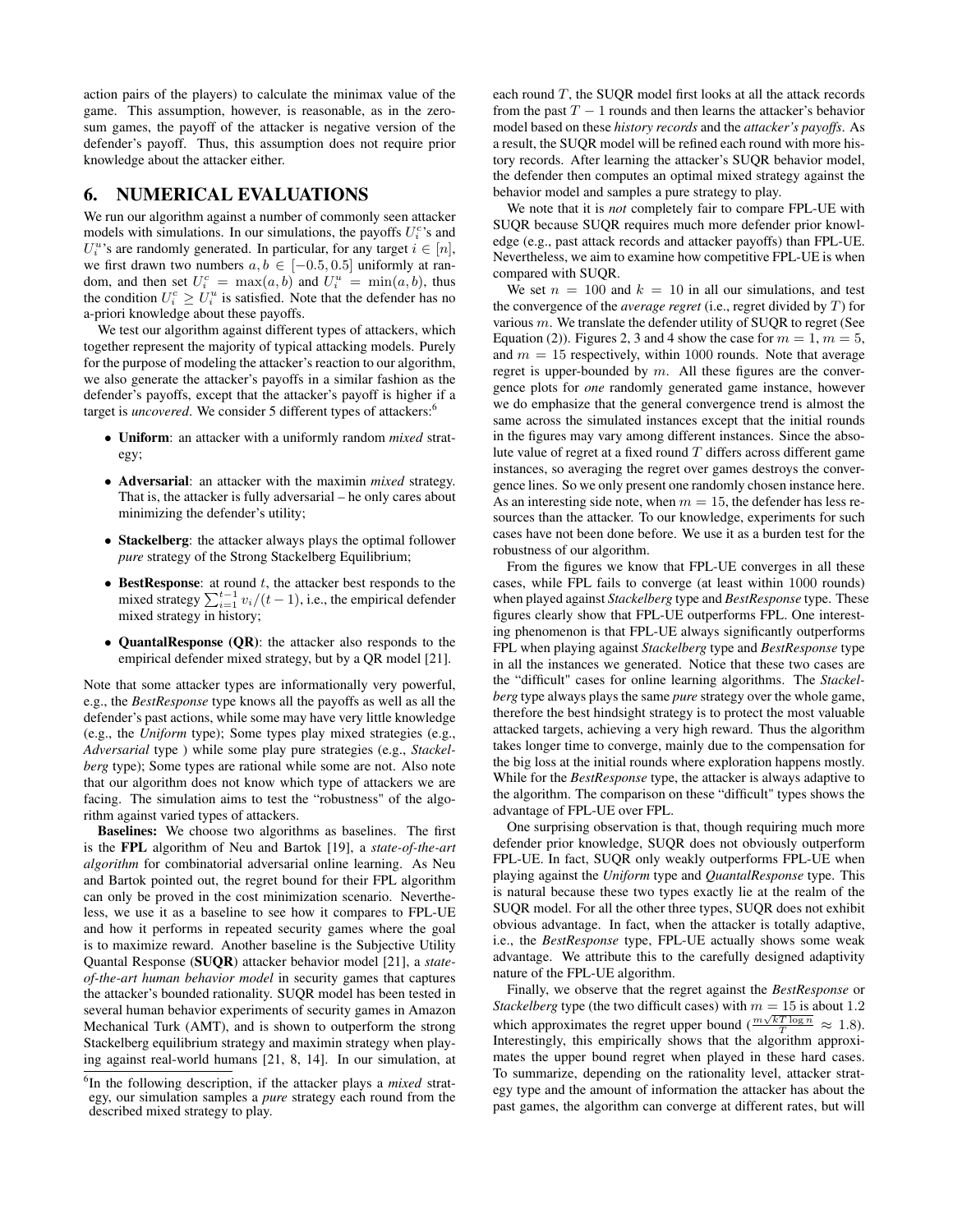

Figure 4: Average regret (*y*-axis) against 5 attacker types after *T* rounds; Parameters:  $n = 100, k = 10, m = 15, \lambda = 2$  for *QR*.

always be upper bounded by the regret bound.

she plays a strategy at round *t*)

 $\sim$ *FPL* 

# 7. PROOF OF THEOREM 1

We now turn to prove Theorem 1. To do so, we first describe the following lemmas. Lemma 5, as proved in [19], captures the estimation bias of Geometric Re-sampling.

LEMMA 5. [19] 
$$
\mathbb{E}(\hat{r}_{t,j}|\mathcal{F}_{t-1}) = (1 - (1 - p_{t,j})^M)r_{t,j}
$$
.

In addition, the following lemma is a simple observation about the reward vector *r<sup>t</sup>* of round *t*.

LEMMA 6. 
$$
||r_t||_1 \leq m
$$
 for any t.

PROOF. Since  $r_{t,i} \geq 0$ , we have

$$
||r_t||_1 = \sum_{i \in [n]} r_{t,i} = \sum_{i \in [n]} a_{t,i} [U_i^c - U_i^u] \le \sum_{i \in [n]} a_{t,i} \le m.
$$

To analyse the algorithm, we first describe some notations. Let  $\hat{r}_t$ , where  $\hat{r}_{t,i} = K(t,i)r_{t,i}\mathbb{I}(t,i) = K(t,i)r_{t,i}v_{t,i}$ , denote the estimation of the reward at round *t*. Let

$$
v_t^{FPL} = \arg\max_{v \in \mathcal{V}} v \cdot (\sum_{j=1}^{t-1} \hat{r}_j + z), \tag{5}
$$

denote the FPL strategy played *before* estimating  $\hat{r}_t$  (Step 9 in Algorithm 1). For the purpose of analysis, define the following *hindsight strategy* (imagine the defender can get the estimation  $\hat{r}_t$  *before* 

$$
\widetilde{v}_t^{FPL} = \arg \max_{v \in \mathcal{V}} v \cdot (\sum_{j=1} \widehat{r}_j + z). \tag{6}
$$
  
the value  $v_{t+1}^{FPL} \leq \widetilde{v}_t^{FPL}$  where " $\leq$ " means stochasti-

 $\lambda$ <sup>t</sup>

Therefore, we  $F_{t+1}^{PL} \stackrel{\text{st}}{=} \widetilde{v}_t^{FPL}$  where " $\stackrel{\text{st}}{=}$  $\stackrel{\text{st}}{=}$ " means stochastically equal due to the randomness of  $z$ <sup>7</sup>. Let  $q_{t,i} = \mathbb{E}(v_{t,i}^{FPL})$ be the probability that target *i* is protected in strategy  $v_t^{FPL}$ , and  $\widetilde{q}_{t,i} = \mathbb{E}(\widetilde{v}_{t,i}^{FPL})$  be the probability that target *i* is protected in strategy  $\tilde{v}_t^{FPL}$ . Therefore  $q_{t+1,i} = \tilde{q}_{t,i}$ . Notice that  $v_t^{FPL}$  is not the only possible strategy played at round  $t$  – with probability  $\gamma$ , the defender plays a uniformly randomly sampled pure strategy from set *E*. Let  $p_{t,i} = \mathbb{E}(v_{t,i})$  denote the probability that target *i* is protected at time t in Algorithm 1. Due to the  $\gamma$  fraction of uniform exploration, we have  $p_{t,i} \geq \frac{\gamma}{n}$  for any  $t, i$  since each target is protected by at least one pure strategy in *E*.

Now, we are ready to prove the regret upper bound of Algorithm 1. As observed, the algorithm does exploration with probability  $\gamma$  and exploitation with probability  $1 - \gamma$ . We start from analyzing the exploitation part. Using the "be-the-leader" lemma [5] to sequence  $(\hat{r}_1 + z, \hat{r}_2, ..., \hat{r}_T)$ , we obtain

$$
\sum_{t=1}^{T} \widehat{r}_t \cdot \widetilde{v}_t^{FPL} + z \cdot \widetilde{v}_1^{FPL} \ge \sum_{t=1}^{T} \widehat{r}_t \cdot v + z \cdot v, \,\forall v \in \mathcal{V}, \quad (7)
$$

where  $\tilde{v}_t^{FPL}$  is defined in Equation (6). By rearranging Inequality

<sup>&</sup>lt;sup>7</sup>Recall that, two random variable  $A, B$  are stochastically equal if  $\mathbb{P}(A = x) = \mathbb{P}(B = x)$  for any *x* in the event set.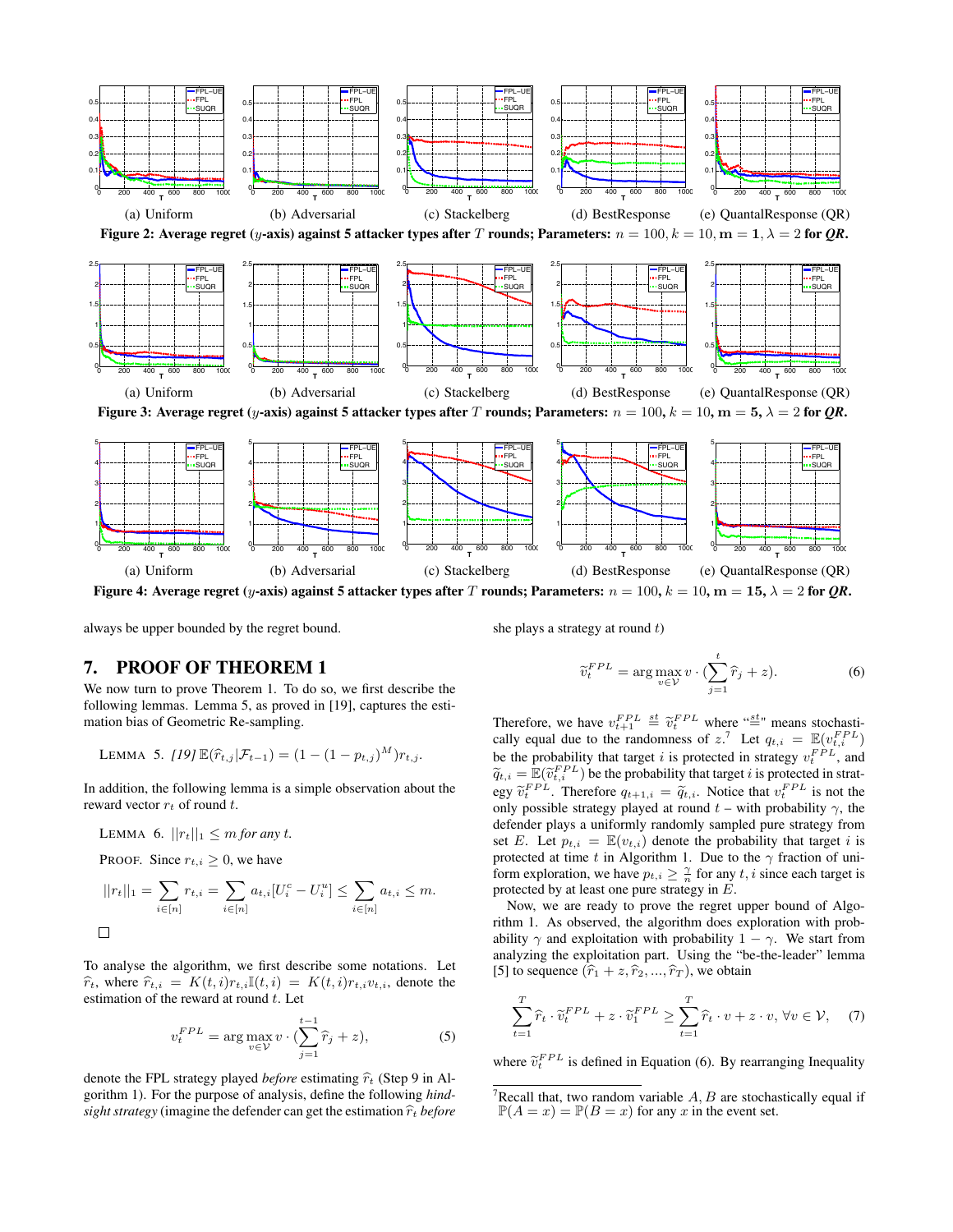(7), we have

$$
\mathbb{E}\left[\sum_{t=1}^{T} \widehat{r}_{t} \cdot (v - \widetilde{v}_{t}^{FPL})\right] \leq \mathbb{E}\left[z \cdot (\widetilde{v}_{1}^{FPL} - v)\right]
$$
\n
$$
\leq \mathbb{E}\left[z \cdot \widetilde{v}_{1}^{FPL}\right]
$$
\n
$$
\leq k \mathbb{E}(\max_{i \in [n]} z_{i})
$$
\n
$$
\leq \frac{k(\log n + 1)}{\eta}
$$
\n(8)

where the second last " $\leq$ " uses the inequality  $\sum_{i \in [n]} \tilde{v}_{1,i}^{FPL} \leq k$ ; the last " $\leq$ " uses the fact that  $\mathbb{E}(\max_{i \in [n]} z_i) \leq \frac{\log n + 1}{\eta}$ .

The rest of the proof lies on the following basic intuitions. First, the played strategy  $v_t^{FPL}$  should not be too "far" from the hindsight strategy  $\tilde{v}_t^{FPL}$  since the reward estimations they used are only alightly different (compare Equation  $(5)$  and  $(6)$ ). Second, the estislightly different (compare Equation (5) and (6)). Second, the estimated reward  $\hat{r}_t$  hopefully is "close" to the real reward  $r_t$ . Therefore, Inequality (8) also roughly conveys that the played strategy sequence  $v_t^{FPL}$  is not too "bad" compared with *any* pure strategy *v* in the scenario of real reward *rt*.

We first lower bound  $q_{t,i}$  using  $\widetilde{q}_{t,i}$  as follows.

$$
q_{t,i} = \int_{z \in [0,\infty]^n} v_{t,i}^{FPL}(z) f(z) dz
$$
  
\n
$$
= e^{-\eta ||\widehat{r}_t||_1} \int_{z \in [0,\infty]^n} v_{t,i}^{FPL}(z) f(z - \widehat{r}_t) dz
$$
  
\n
$$
= e^{-\eta ||\widehat{r}_t||_1} \int \cdots \int_{z_i \in [-\widehat{r}_{t,i},\infty]} v_{t,i}^{FPL}(z + \widehat{r}_t) f(z) dz
$$
  
\n
$$
= e^{-\eta ||\widehat{r}_t||_1} \int \cdots \int_{z_i \in [-\widehat{r}_{t,i},\infty]} \widetilde{v}_{t,i}^{FPL}(z) f(z) dz
$$
  
\n
$$
\geq e^{-\eta ||\widehat{r}_t||_1} \int \cdots \int_{z_i \in [0,\infty]} \widetilde{v}_{t,i}^{FPL}(z) f(z) dz
$$
  
\n
$$
= e^{-\eta ||\widehat{r}_t||_1} \widetilde{q}_{t,i}
$$
  
\n
$$
\geq (1 - \eta m) \widetilde{q}_{t,i}
$$

where the last inequality uses Lemma 6:  $||\hat{r}_t||_1 \leq m$  for any t.<br>Now we bound the difference between  $\mathbb{E}[\hat{r}_t \cdot v_t^{FPL}]$  and  $\mathbb{E}[\hat{r}_t \cdot \tilde{v}_t^{FPL}]$ .

$$
\mathbb{E}\left[\hat{r}_t \cdot v_t^{FPL} | \mathcal{F}_t\right] = \sum_{i \in [n]} \hat{r}_{t,i} q_{t,i}
$$
\n
$$
\geq \sum_{i \in [n]} \hat{r}_{t,i} \tilde{q}_{t,i} - \eta m \sum_{i \in [n]} \hat{r}_{t,i} \tilde{q}_{t,i}
$$
\n
$$
\geq \mathbb{E}\left[\hat{r}_t \cdot \tilde{v}_t^{FPL} | \mathcal{F}_t\right] - \eta m \min(m, k)
$$

where we used the fact that  $\hat{r}_t$  and  $\hat{r}_{t-1}$  are fixed given  $\mathcal{F}_t$ , therefore the randomness of  $v_t^{FPL}$  and  $\tilde{v}_t^{FPL}$  only comes from *z*. Taking proportion  $\tilde{r}_t$  on  $\tilde{r}_t$  on  $\tilde{r}_t$ expectation over  $\mathcal{F}_t$ , we have

$$
\mathbb{E}\left[\hat{r}_t \cdot v_t^{FPL}\right] \ge \mathbb{E}\left[\hat{r}_t \cdot \tilde{v}_t^{FPL}\right] - \eta m \min(m, k) \tag{9}
$$

Now we can upper bound the loss from substituting  $\tilde{v}_t^{FPL}$  in Inequality (8) by  $v_t^{FPL}$ .

$$
\mathbb{E}\left[\sum_{t=1}^{T} \hat{r}_t \cdot (v - v_t^{FPL})\right]
$$
\n
$$
= \mathbb{E}\left[\sum_{t=1}^{T} \hat{r}_t \cdot (v - \tilde{v}_t^{FPL})\right] + \mathbb{E}\left[\sum_{t=1}^{T} \hat{r}_t \cdot (\tilde{v}_t^{FPL} - v_t^{FPL})\right]
$$
\n
$$
\leq \frac{k(\log n + 1)}{\eta} + \eta m T \min(m, k),
$$

where the " $\lt"$ " is due to the Inequality (8) and (9). Putting all these together, we can upper bound the regret from the exploitation part:

$$
\mathbb{E}\left[\sum_{t=1}^{T} r_t \cdot (v - v_t^{FPL})\right]
$$
\n
$$
\leq \mathbb{E}\left[\sum_{t=1}^{T} (r_t - \hat{r}_t) \cdot (v - v_t^{FPL})\right] + \mathbb{E}\left[\sum_{t=1}^{T} \hat{r}_t \cdot (v - v_t^{FPL})\right]
$$
\n
$$
\leq 2Tk(1 - \frac{\gamma}{n})^M + \frac{k(\log n + 1)}{\eta} + \eta mT \min(m, k)
$$

Now configuring the regret from exploration, which is trivially upper bounded by *m* and happens with probability  $\gamma$ , we can upperbound the total regret as

$$
R_T \leq \gamma mT + (1 - \gamma) \left[ 2Tk(1 - \frac{\gamma}{n})^M + \frac{k(\log n + 1)}{\eta} + \eta mT \min(m, k) \right]
$$
  

$$
\leq \gamma mT + 2Tk e^{-M \frac{\gamma}{n}}
$$
  

$$
+ \frac{k(\log n + 1)}{\eta} + \eta mT \min(m, k)
$$

By taking  $\eta = \sqrt{\frac{k(\log n + 1)}{mT \min\{m, k\}}}, \gamma = \frac{\sqrt{k}}{\sqrt{mT}}$  and  $M = n\sqrt{\frac{mT}{k}} \log(Tk)$ , we obtain the upper bound  $\mathcal{O}\left(\sqrt{kmT\min\{m,k\}\log n}\right)$ .

# 8. CONCLUSIONS

In this paper we proposed FPL-UE, the first defender strategy for repeated security games assuming no prior knowledge about the attacker. We proved that our algorithm enjoys a number of compelling theoretical properties. In particular, we showed that FPL-UE can provably achieve low regret bounds, against both the best fixed strategy on hindsight, and the optimal adaptive strategy. In addition, we proved that our main theoretical results have a number of game theoretic implications, such as the efficient estimation of algorithmic equilibria and the minimax value of the game (for zerosum security games). Our numerical evaluations demonstrated that FPL-UE is indeed efficient against typical attacker profiles. We also demonstrated that FPL-UE indeed outperforms the FPL version of Neu and Bartok. This justifies the usage of the additional uniform exploration steps. Furthermore, its performance is comparable to that of SUQR, a state of the art of the repeated security games literature. This result is surprising and significant, as our algorithm does not require any prior knowledge of the attacker, while SUQR relies much on the existence of such prior information. This implies that, our algorithm is very useful in real-world situations where the attacker behaviour model is not available at the beginning, or the attacker does not fully follow some rational behaviour model. Given this, we argue that our algorithm is more generic, compared to the state of the art, and thus, can be applied in many realistic scenarios of repeated security games.

#### Acknowledgement:

Xu is supported by MURI grant W911NF-11-1-0332 and NSF grant CCF- 1350900. Tran-Thanh and Jennings gratefully acknowledge funding from the UK Research Council for project "ORCHID", grant EP/I011587/1.